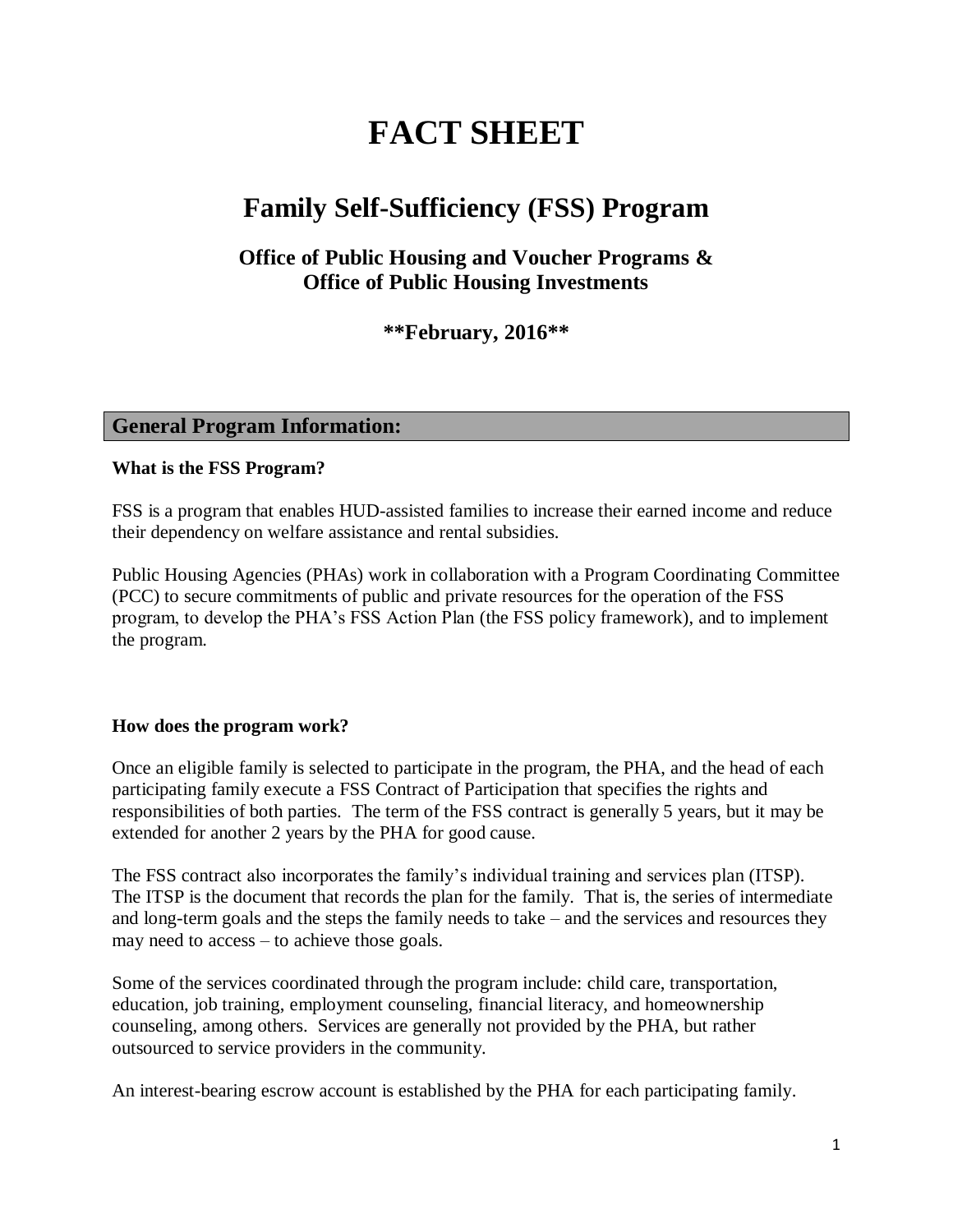Any increases in the family's rent as a result of increased earned income during the family's participation in the program result in a credit to the family's escrow account. Once a family graduates from the program, they may access the escrow and use it for any purpose.

# **Who administers the FSS program?**

The FSS program is administered locally by PHAs in collaboration with the PCC. The PCC is made up of an array of organizations and the composition may vary by PHA. Some of the most common PCC partners include:

- Workforce Investment Boards
- Financial Literacy and Credit Counseling Providers
- City or County Government
- City or County Human Services/TANF Agency
- City or County Departments of Health and Mental Health
- Community and/or 4-Year Colleges

Regulations require that the PCC include representatives from the PHA and public housing resident representatives (or HCV participants if the PHA serves HCV families under their FSS program). The PCC assists the PHA in developing the FSS action plan and operating procedures and in identifying service gaps and securing service commitments from public and private resources.

See the "Design and Administration" section below for more information about how the FSS is administered.

# **Who is eligible to participate in the FSS program?**

The FSS program is available to Public Housing (PH) residents, Housing Choice Voucher (HCV) program participants, residents of NAHASDA-assisted housing, and, recently, residents of project-based rental assistance (PBRA) projects.

# **How do families enroll in the program?**

Eligible families should discuss participation in the FSS program with their **[local PHA](http://portal.hud.gov/hudportal/HUD?src=/program_offices/public_indian_housing/pha/contacts)**. For a list of PHAs and Tribes that have received FSS funding from HUD between 2011 and 2015, [click](http://portal.hud.gov/hudportal/documents/huddoc?id=tribesaward2008-2012.pdf)  [here.](http://portal.hud.gov/hudportal/documents/huddoc?id=tribesaward2008-2012.pdf) Please note that FSS funding for tribes is only applicable to the PH FSS program. Also note that if you are a PBRA resident you will need to contact the PBRA owner of the property where your unit is located (if different than the PHA) for more information, [click here.](http://www.hud.gov/apps/section8/index.cfm)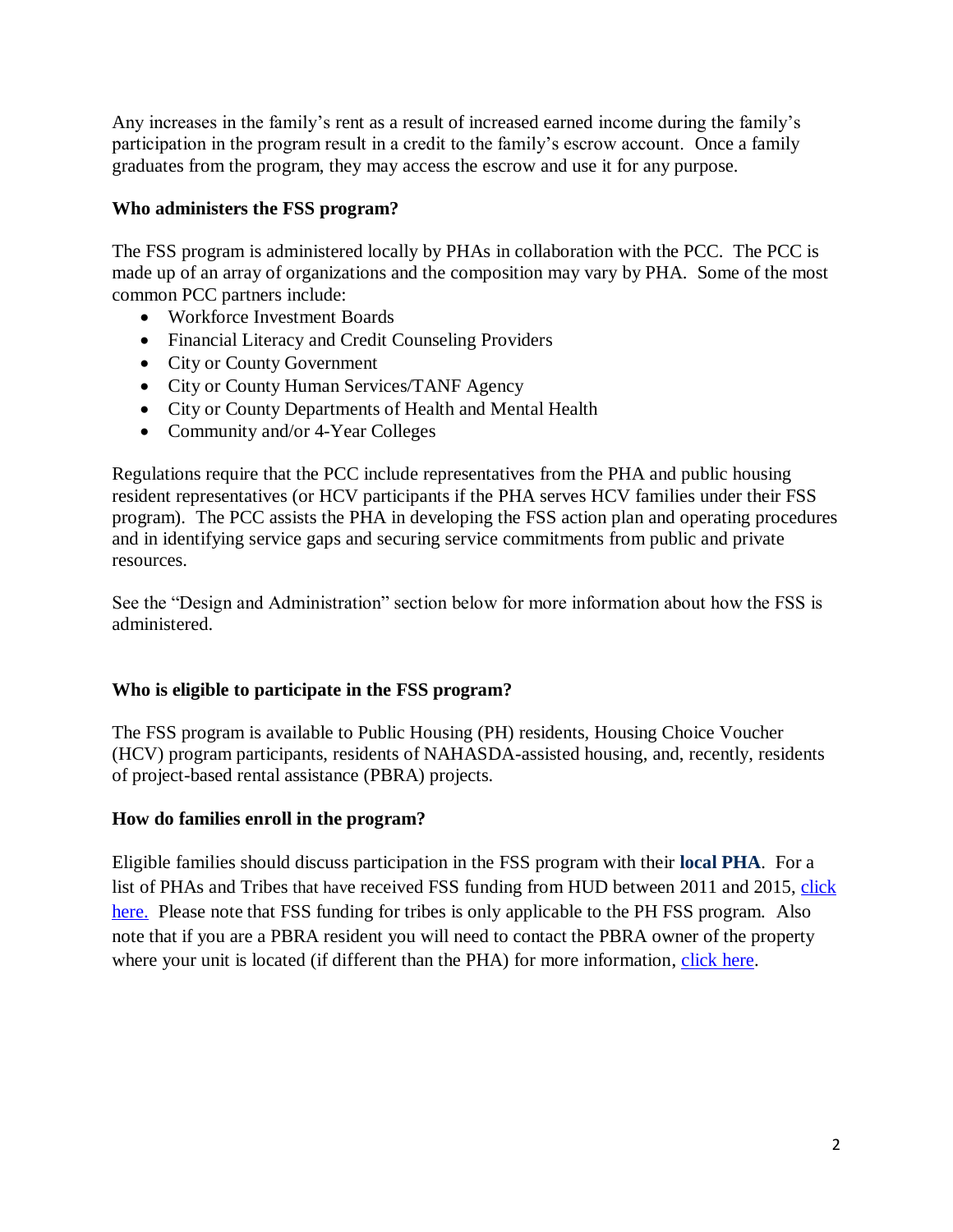# **Administration of the FSS Program:**

# **What is the FSS Action Plan?**

The FSS Action Plan describes the policies and procedures to operate an FSS program. A PHA that wishes to operate a joint FSS program with other PHAs may do so under a joint Action Plan. The PHA's local HUD Field Office must approve the FSS Action Plan.

#### **What is the role of the FSS Program Coordinator?**

FSS program coordinators assist the family in the development of the ITSP, they assure that FSS program participants are linked to the supportive services they need to achieve economic selfsufficiency, and that the escrow account is properly maintained, among other responsibilities.

#### **Can PHAs operate voluntary FSS programs?**

Yes. PHAs may operate voluntary FSS programs and are encouraged to do so.

# **Program Funding:**

#### **How is the program funded?**

Congress appropriates funding for the FSS program through Annual Appropriation Acts to pay the salaries of FSS program coordinators. Generally HUD allocates these funds through a Notice of Funding Availability (NOFA), which is posted o[n HUD's website](http://portal.hud.gov/hudportal/HUD?src=/program_offices/administration/grants/fundsavail) and on [Grants.gov.](http://www.grants.gov/) In the past, separate NOFAs were posted for the PH and the HCV FSS programs. Starting in fiscal year 2014, FSS funding for the PH and the HCV FSS programs was combined. As a result, there are no longer two separate NOFAs for the HCV FSS program and the PH FSS program, and funding may be used to serve all eligible families. PHAs also rely on their own resources and other local resources to operate the program.

#### **Who is eligible to apply for funding?**

Eligibility requirements are established in each annual NOFA, but only PHAs and Indian tribes have been eligible to apply in the past. Note that while PBRA owners may implement and administer an FSS program, they are not eligible to apply for FSS funding.

Eligible families who are interested in participating in the FSS program may contact a PHA in their area that administers an FSS program. Please note that not all PHAs administer the FSS program. For a list of PHAs and Tribes that have received FSS funding from HUD between 2011 and 2015, [click here.](http://portal.hud.gov/hudportal/documents/huddoc?id=tribesaward2008-2012.pdf)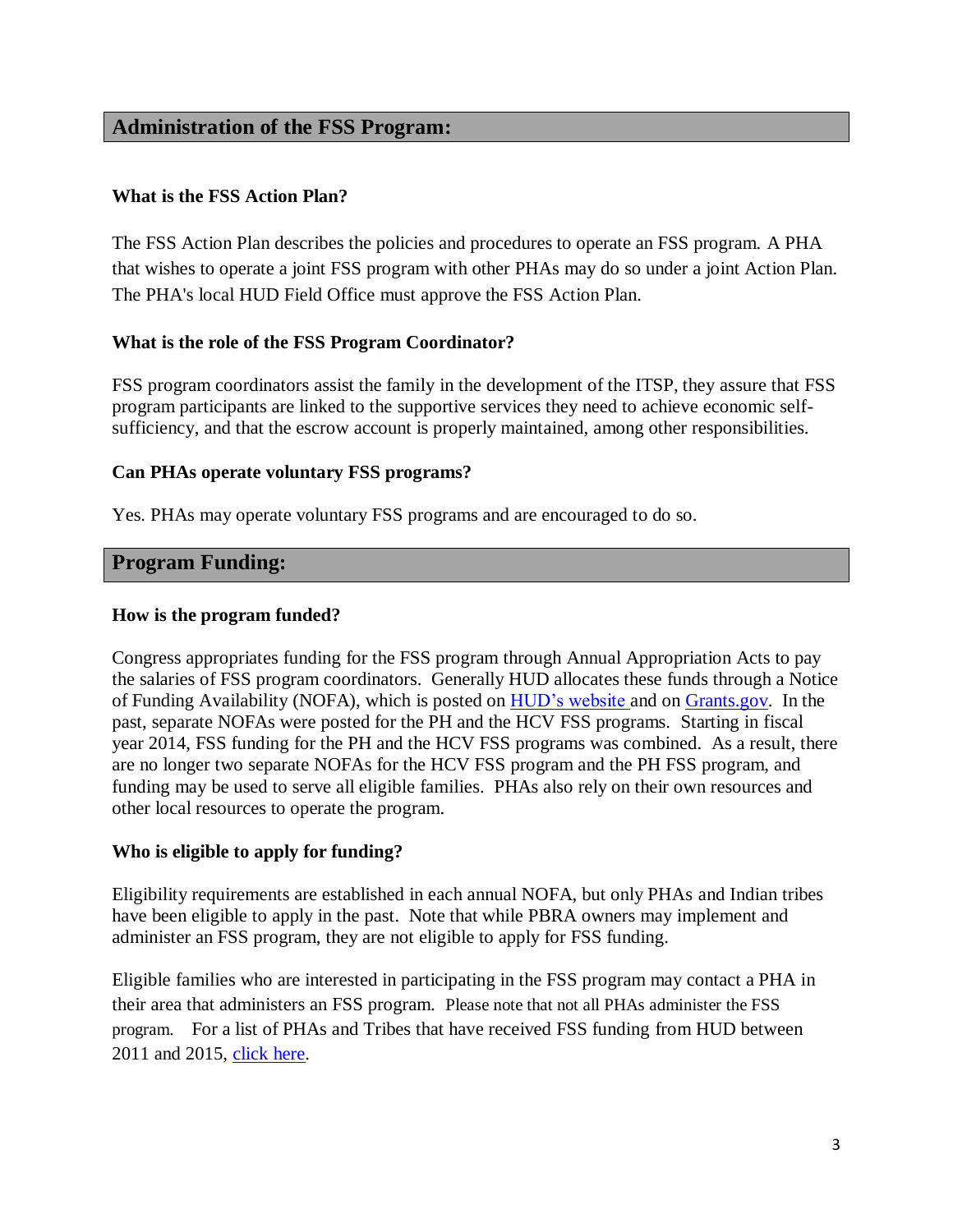# **Participant Selection:**

# **Can a PHA use a selection preference to select families for the FSS Program?**

PHAs can give a selection preference, for up to 50 percent of their FSS slots, to eligible families with one or more family members enrolled in, or on the waiting list for, an FSS-related service program. If the PHA chooses to use a selection preference, it must include in its Action Plan the information listed in 24 CFR §984.203(a)(1)-(3).The remaining FSS slots must be filled using an objective selection system such as a lottery, the length of time the family has lived in subsidized housing, or the date the family expressed an interest in participating in the FSS program.

# **How are families selected if the PHA does not use a selection preference?**

The PHA must use an objective system, such as a lottery, the length of time the family has lived in subsidized housing, or the date the family expressed an interest in FSS.

# **Can PHAs screen families for participation in the FSS program?**

PHAs may screen families for interest, and motivation to participate in the FSS program as long as the factors used by the PHA are those which solely measure the family's interest and motivation. The PHA may not screen for education, job history, credit rating, marital status, or number of children, for example, and may not consider any factors which may result in discriminatory practices or treatment toward individuals with disabilities or minority or nonminority groups.

# **The FSS Contract of Participation:**

# **What is an FSS contract of participation?**

One of the basic requirements of the FSS program is execution of an FSS contract of participation between the Head of the FSS family and the PHA. The FSS contract of participation includes the rights and responsibilities of the FSS family and the PHA, the services to be provided to the family, and the activities to be completed by the family.

# **What is the term of the FSS contract of participation?**

The term of the FSS contract is up to five years; however, such term may be extended for up to two more years provided that there is good cause for the extension, such as serious illness or involuntary loss of employment. Participants may also successfully graduate in less than five years.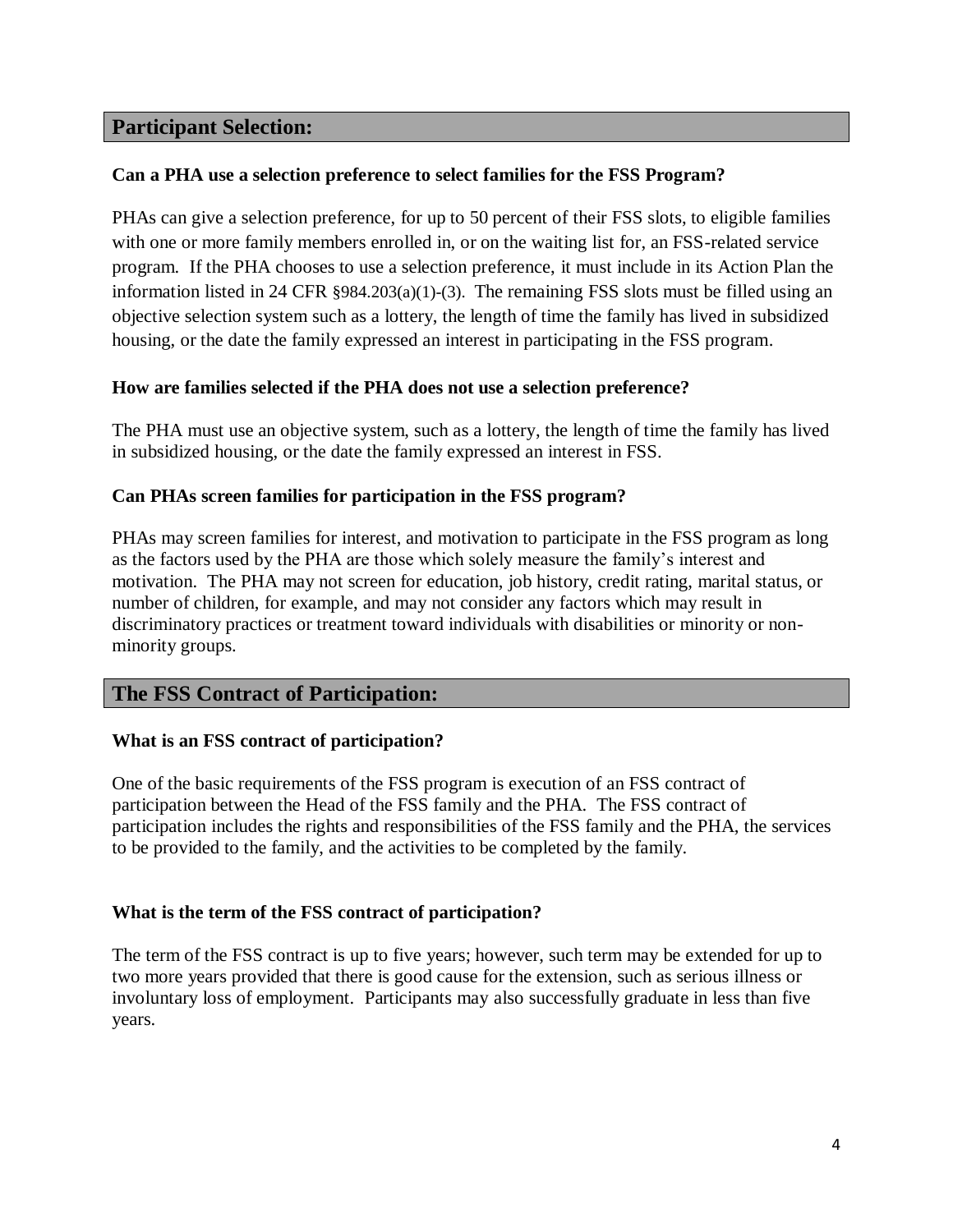#### **What are the participant's responsibilities under the FSS contract of participation?**

The FSS contract requires that the family comply with the lease, that all FSS family members (not just family members who elected to participate in FSS) are welfare-free for the 12 consecutive months before the FSS contract is completed, and that the head of the FSS family (the same as the head of household for rent and income eligibility purposes) seek and maintain suitable employment.

Noncompliance with the FSS contract without good cause may result in termination from the FSS program, or withholding or termination of supportive services. Termination (or exit) from the FSS program may not result in termination of the family's rental.

#### **What is an Individual Training and Services Plan (ITSP)?**

The ITSP is a written plan that lists the services to be provided to each participating family member, the activities to be completed by the family member, and the agreed-upon completion dates of the services and activities. The ITSP also establishes specific interim and final goals by which the PHA and the family can measure the family's progress toward self-sufficiency. The ITSP is incorporated into the Contract of Participation.

#### **The Escrow Account:**

#### **What is an escrow account?**

An interest-bearing account established by the PHA on behalf of the FSS family where deposits are made throughout the duration of the family's participation in the FSS program if and when a family's rent increases as a result of increased earned income of the FSS family.

# **Can a family access the funds of its escrow account before the family successfully completes the program?**

The PHA may make a portion of the escrow account available to the family during the term of the contract if the PHA determines that the family has fulfilled certain interim goals established in the contract and requires a portion of the FSS escrow account funds for purposes consistent with the contract of participation.

#### **When does a family receive all the funds in its FSS escrow account?**

Generally, when the family has fulfilled all of its FSS obligations under the contract *on or before the expiration of the contract* (including the obligation to be welfare-free for the 12 consecutive months before the FSS contract is completed) and the head of the family certifies (on or before the FSS contract expiration date) that no family member is a recipient of welfare assistance.